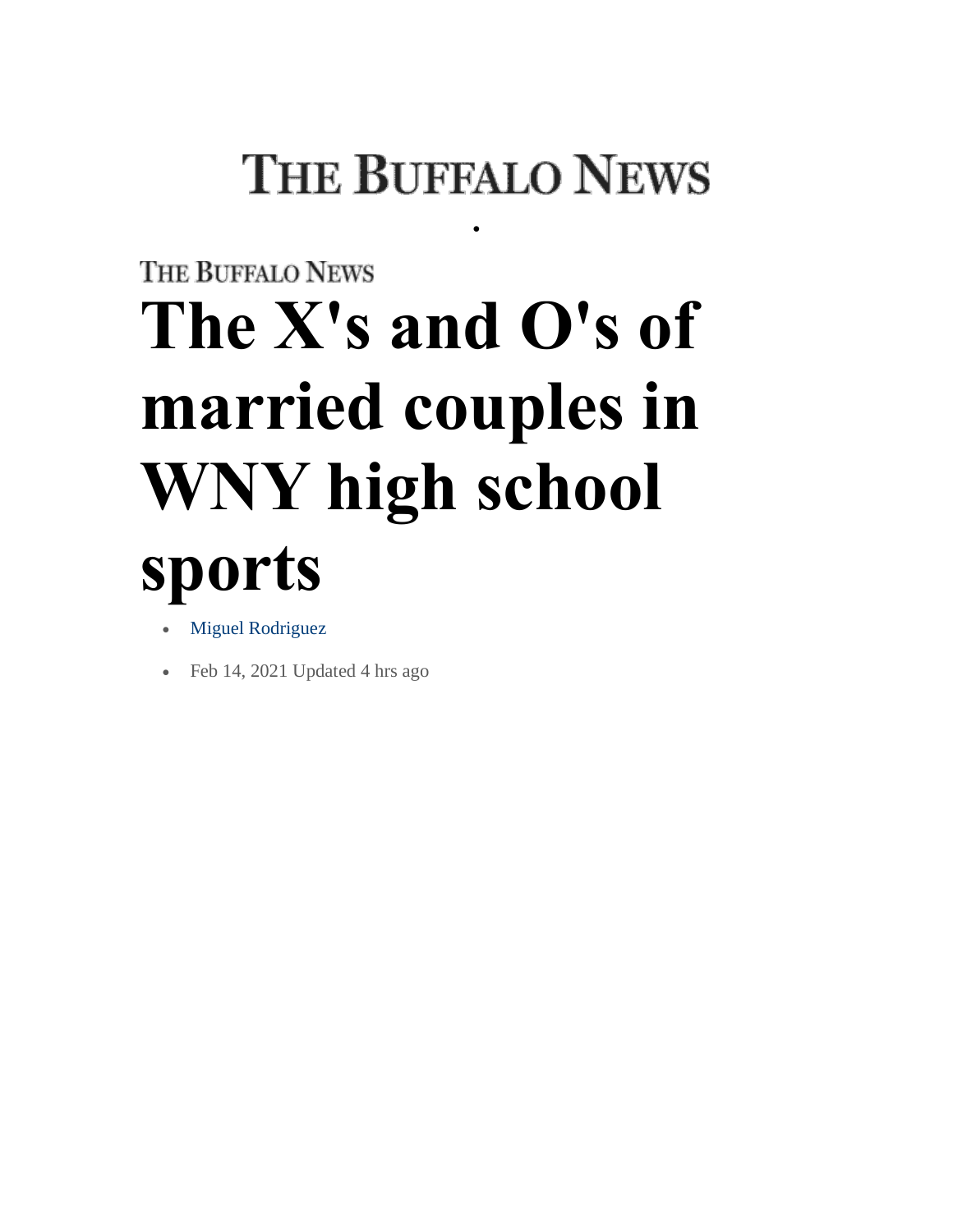

Eden girls basketball coach Joe Dougherty is married to West Seneca Athletic Director Marisa Dougherty. The two celebrate their second wedding anniversary on Valentine's Day. Derek Gee

## [Miguel Rodriguez](https://buffalonews.com/users/profile/Miguel%20Rodriguez)

Valentine's Day is the wedding anniversary of Joe and Marisa Dougherty. It's obviously a special day for them and one they always will cherish.

But they aren't planning to do anything out of the ordinary, although some may do a double take upon finding out what the couple's itinerary list for the day includes.

"He's got some basketball practices and I have a hockey game to go to," said Marisa Dougherty, formerly known as Fallacaro. "For us, it's business as usual. We're pretty last-minute planners."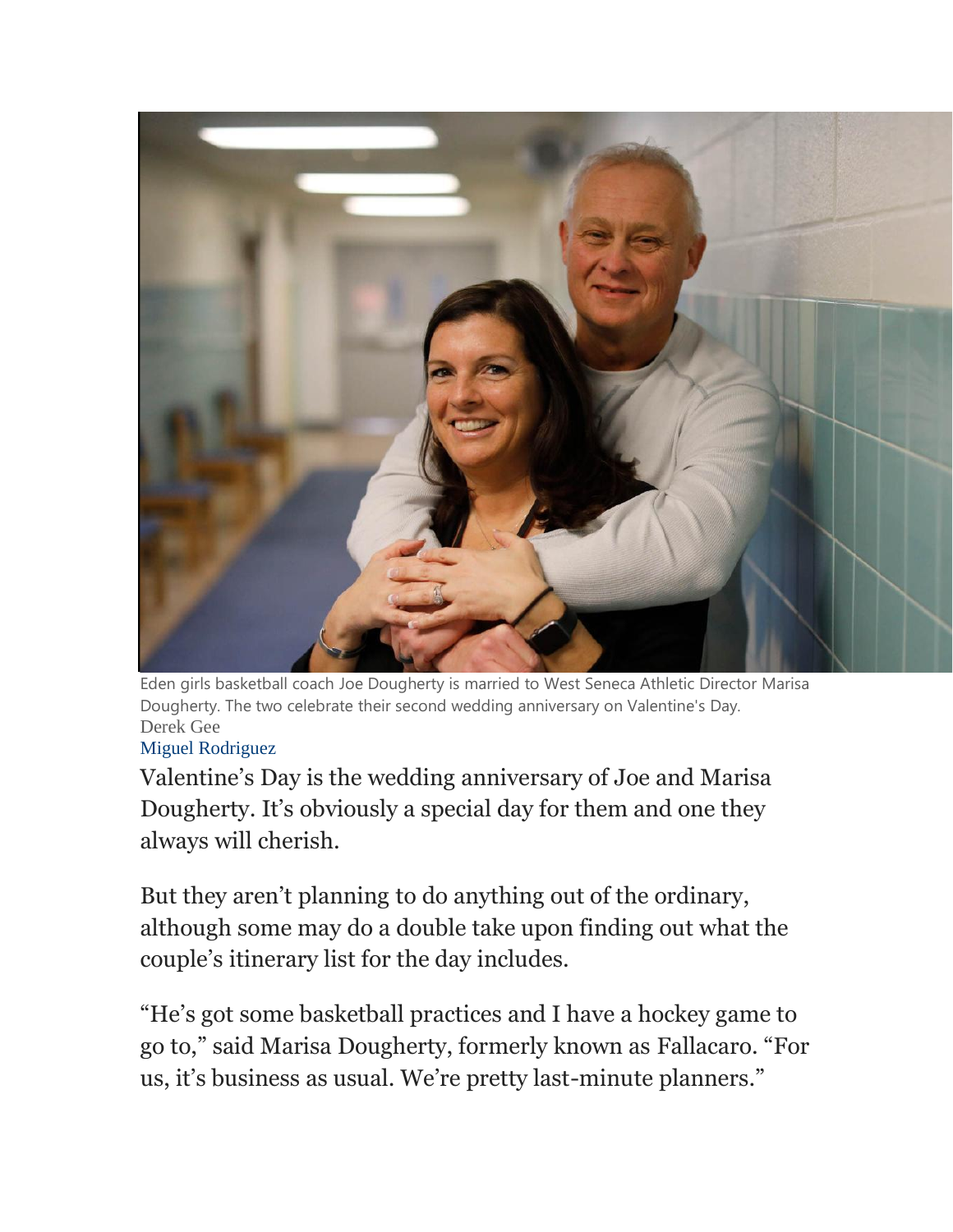If anything, their plans serve as a reminder of just how busy the high school winter sports season can be, and just how in-sync a couple must be in order to be happily married while running the scholastic activities they also love.

"I think that's another reason why we're good for each other," Marisa said. "I don't think other girls would understand the importance of a basketball game or scouting, but I get it."

The Doughertys get each other. They're not the only married couple in scholastic sports in Western New York who have combined love for each other and sports into a blessed union.

In the case of the Doughertys, the two met at a basketball game at Holy Angels 14 years ago. Marisa, then the girls basketball coach at Eden, attended the game to watch a former player while Dougherty, a basketball official and girls coach at Nardin at the

"We started talking because he had seen me coach and I had seen him as a referee," she said. "We started talking about some of the players and team. At that time, he was coaching an AAU team. I asked about getting some of my Eden athletes on that AAU team."

The next thing they knew, they were coaching the AAU team together. After four months, Joe, a divorcee who is 16 years older than Marisa, asked her out. She said yes.

"We just kept working together and got closer and eventually started dating," said Joe, who also is a sergeant with the New York State Police. "We have the same interests. She seemed pretty cool, same likes. It just seemed a natural type thing (to ask her out)."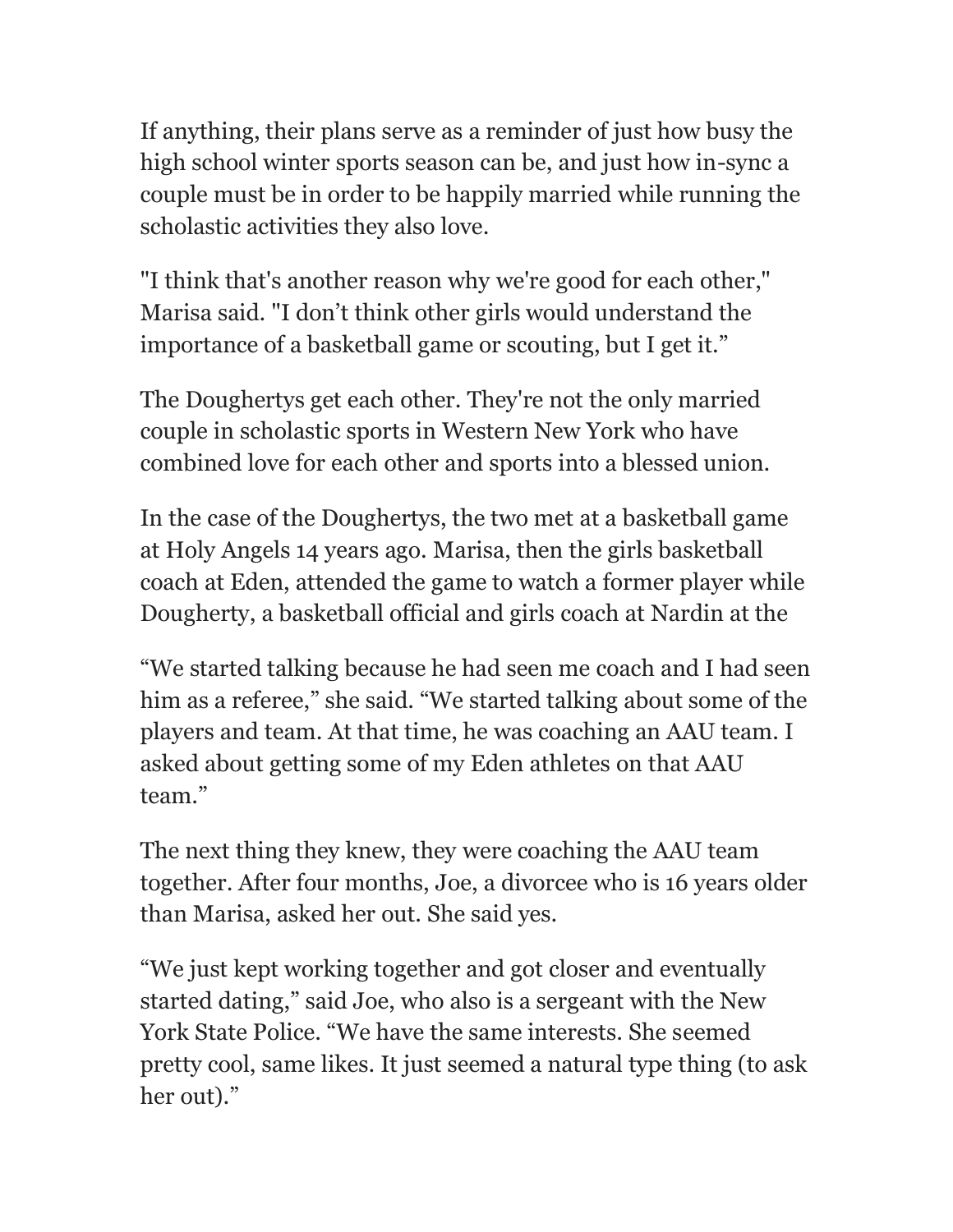After dating for a year, they moved in together. Six years later, they became engaged, with that status lasting longer than the final two minutes of a close game.

"It's nice to have that commonality," Marisa said. "Coaching is a difficult world as far as the commitment level. The late nights, the games scouting. It was nice being with someone who understood that.

"It just kind of fell into place. It just happened. We would go to each other's games."

When they finally set the wedding date for Feb. 14, 2019, they literally caught most people by surprise. Part of the reason they remained engaged so long was because of their coaching/work schedules. Marisa coached girls basketball and softball at Eden and served as the school's AD before giving up basketball in 2014 due to time commitments. She hired Joe as her successor and helped him by serving as Eden's junior varsity coach. Later that year, she guided Eden to the state title in softball.

Still, it wasn't until the two looked at the calendar and found an opening in their schedules that they set the date. That day was still busy.

Marisa attended a Section VI Executive Committee meeting and checked in on bowling sectionals before showing up at the courthouse in Lackawanna for her wedding. She had her dress on underneath her sweatpants. No one at the sectional meeting noticed until she told them afterward of her marriage plan.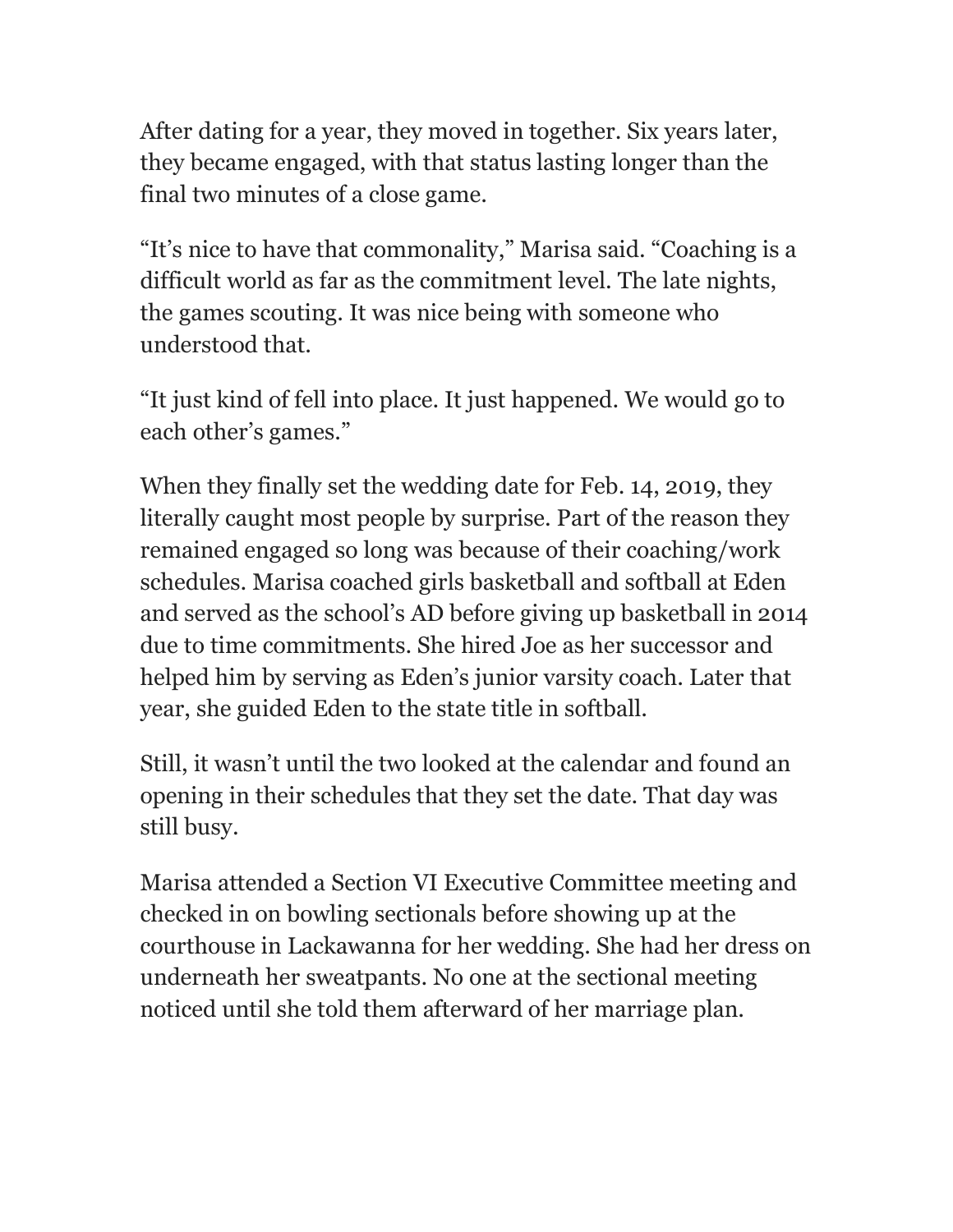Joe, meanwhile, ran practice at Eden. The day before, he informed the junior varsity and varsity girls basketball teams of the wedding.

They were so excited that they wound up being among the official witnesses of the union. Joe and Marisa also had family members there, too, so they got married in front of roughly 40-50 people.

A dinner followed at a nearby restaurant, then Marisa and Joe attended a boys basketball game because Joe was asked to fill in as an official.

"It was perfect," Marisa said. "Most people won't understand it and think it was kind of corny and crazy but for our basketball corner and world, it was perfect."

The secret of why it works for the Doughertys?

"She backs what I do and I back what she does," Joe said. "It's not always easy, but it seems to work out in the end."

The Buccieris and Bookers uttered similar words when explaining how coaching and marriage works for them.

"We're not afraid to laugh at each other and have a good time," Jeff Buccieri said. "We always felt relaxed around each other and it's worked since."

Julie and Jeff Buccieri coach girls lacrosse at Lancaster. Jeff also coaches football and girls basketball at Maryvale. Erin Booker is the Clarence girls basketball coach while her husband Rob coaches boys soccer at Holland.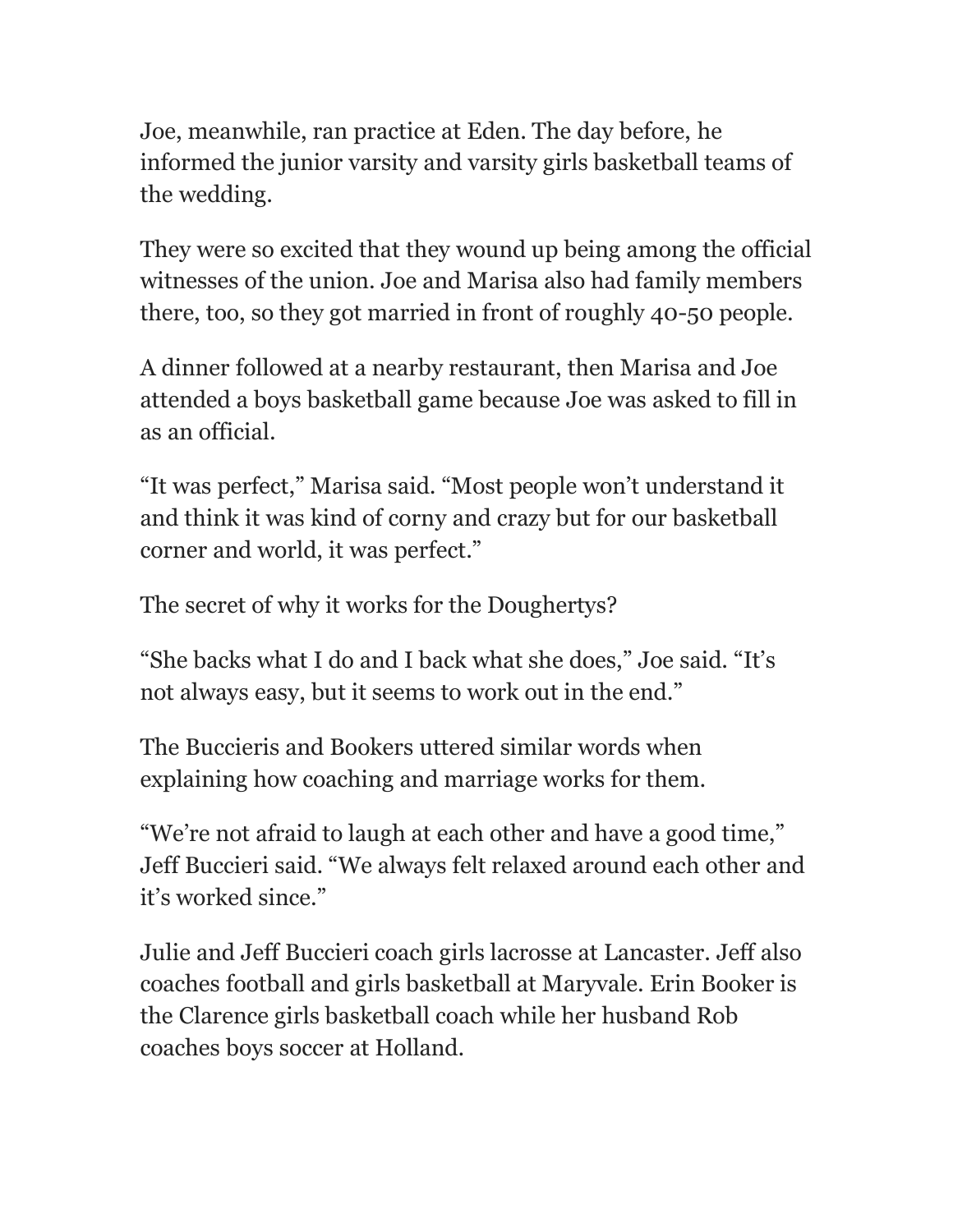"It's always been so much more than a hobby to me and Jeff," said Julie about coaching in their lives. "We've never thought once about not coaching.

"I feel like he has my back at all times (on the lacrosse field). People always say they couldn't work with their husband but I'm thankful to have him on our sideline. He's a great father and a great coach."

The Buccieris will celebrate their 15th wedding anniversary on March 18, a day after their eldest of two daughters turns 12.

There must have been something about Jeff. His longtime coaching partner and friend Steve Griffin introduced him to his niece Julie during a Super Bowl party in 2003.

"Griff always said to anybody who dated us, 'Mess with my nieces, I'll break you into pieces,' so it was funny he even introduced me to one of his coaches," Julie said.

Jeff and Julie's first date happened the weekend after the Super Bowl as they hit it off because they're both teachers and individuals who had a passion for coaching. At the time, Julie worked and coached girls lacrosse at Niagara-Wheatfield. Jeff regularly attended N-W games. She in turn then attended Maryvale games in which Jeff coached. She took over for her high school coach Kathy Majeski, at Lancaster in 2004, and has been there ever since, building the top girls lacrosse program in Western New York. She also runs an offseason team in Lancaster. Jeff has gone from filming games and being an eye in the sky to coaching the defense for the Legends girls lacrosse team the past five seasons.